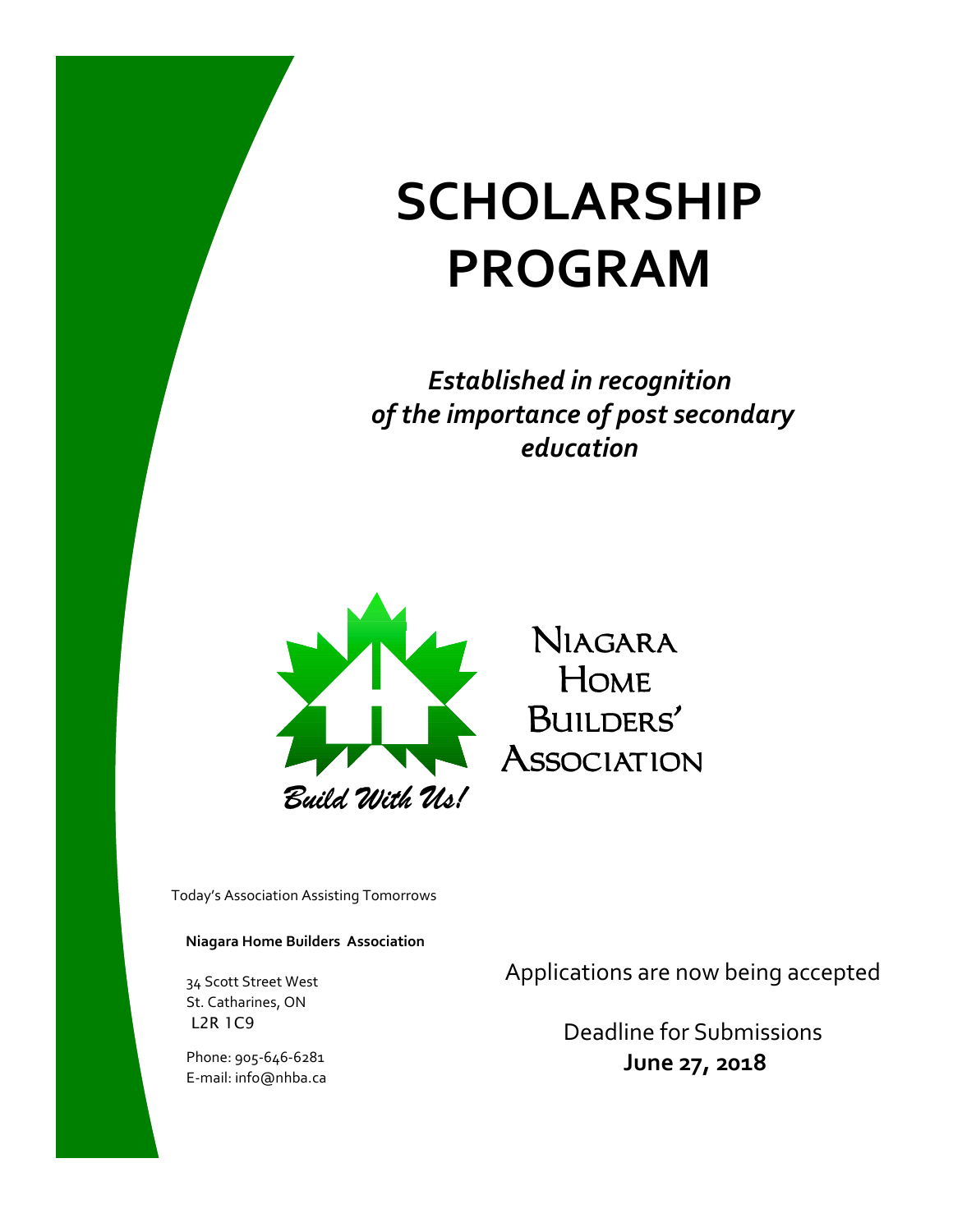## **Niagara Home Builders Association Scholarship Program**

#### **RECOGNIZED PROGRAM-DEGREE/DIPLOMA**

Courses offered by Canadian Universities and Ontario Community Colleges will be given primary consideration. Should there be no candidates in the above programs, consideration may be extended to other courses at various recognized institutions provided that the intent of the scholarship program is met.

#### **ELIGIBILITY**

The scholarship will be awarded to sons, daughters or legal wards of owners, partners and employees (full-time salaried or hourly) of Niagara Home Builder's Association Members. The member company must be in good standing. The company must sponsor the candidate(s) and the application(s) must be endorsed by the Company President or an authorized representative. More than one candidate may be sponsored by a member company each year. Each candidate must be a Canadian citizen who has, or will, successfully complete the requirement to qualify for post-secondary education. This award will be given as a one-time eligibility per candidate.

### **BASIS OF SELECTION**

OPTION 1 - The scholarship will be awarded to full-time and/or part-time students graduating from high school and enrolling in a course leading to an University degree or Community College diploma. The award will be based on academic achievement – achieving a minimum of 75% average on six Grade 12 subjects, a recommendation from the school principal, proof of acceptance to University or College, a cover letter and resume outlining skills and experience, extra curricular activities or community activities, and employment history, the completed application blank and other supporting materials.

OPTION 2 - The scholarship will be awarded to full-time and/or part-time students already enrolled in post secondary program leading to a University degree or Community College diploma. This award will be based on proof of enrollment in an University or College, resume demonstrating skills, experience and employment history, a cover letter demonstrating involvement in extra curricular activities or community activities, the completed application blank and other supporting materials.

FOR OPTION 1 AND OPTION 2— Describe how your program may relate to the construction industry.

#### **ADMINISTRATION/FINANCIAL COMMITMENT**

The Scholarship Committee is composed of three or more appointed individuals. From the NHBA membership. It is the committee's responsibility to administer the program, evaluate the candidates, award the scholarships, and meet such further requirements as may be set by the NHBA Board. The number and amounts of such yearly awards may vary annually depending upon the ability of the funds to support the program. The committee will consider all the criteria listed above in determining the receipients.

#### **REVISIONS/TERMINATIONS**

The program may be revised in any year if, in the committee's judgment, special conditions prevail that would better serve the objectives of the program. The program may be terminated by the Board of Directors with notice to the membership and the fulfillment of all outstanding commitments.